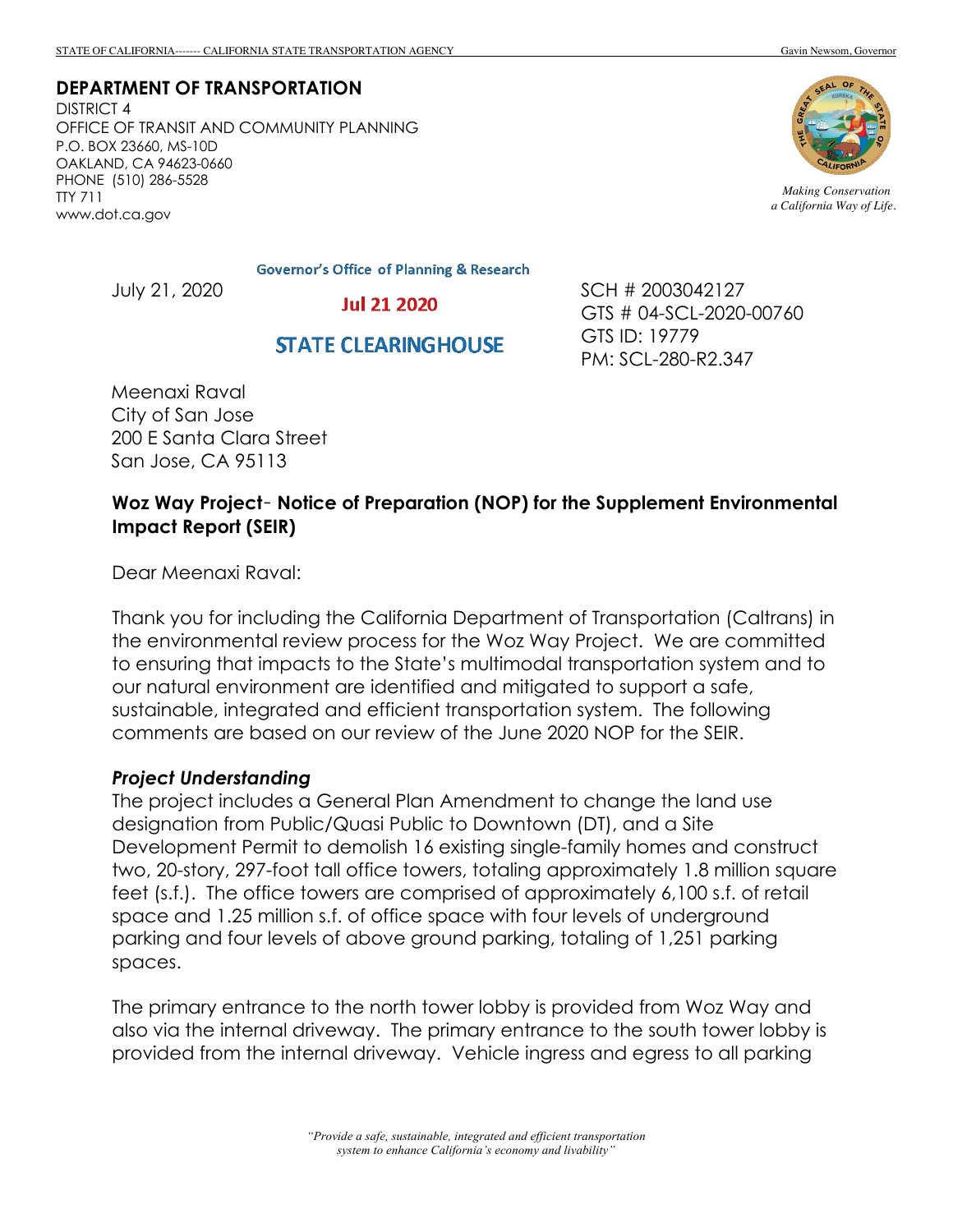areas is provided via the internal driveway, on the north side of the south tower, and via a driveway on Almaden Boulevard.

The approximately 3.08-acre project site is located at the south corner of South Almaden Boulevard and Woz Way, immediately adjacent to Interstate (I)-280. It is located within the Priority Development Area identified in the Plan Bay Area 2040 and within the Transit Priority Areas defined in the California Public Resources Code, Section 21099.

### *Hydraulics*

Please include a discussion of the floodplain, the potential changes to the drainage pattern and surface features, and the potentially adverse impact(s) to the Guadalupe River as well as to the existing State drainage facilities.

# *Landscape Architecture*

Please note that several mature trees in the planted area between the Caltrans Right of Way (ROW) line and the roadway along the I-280 onramp serve to screen the highway from the surrounding area, some of which are likely to be damaged during construction. Landscape and irrigation in this area need to be protected during construction. Any trees or irrigation damaged due to construction must be replaced per Caltrans Replacement Highway Planting Policy. Please see Caltrans Project Development Procedures Manual, Chapter 29 for more information at https://dot.ca.gov/programs/design/manual-projectdevelopment-procedures-manual-pdpm.

### *Highway Operations*

The project is located near State Route (SR)-87 and I-280. The Traffic Impact Analysis report shall include traffic operations and mobility assessment of SR-87 and I-280 in the project vicinity. The report shall also include project trip generation and distribution. Please include the following freeway segments and ramps in the traffic analysis:

- I-280: from I-880 to US-101 on both directions
- SR-87: from I-880 to Almaden Expressway on both directions

In addition, the project applicant shall perform queuing analysis for the ramp terminal intersections. Traffic operations analysis and observations on both onand off-ramps shall perform within the identified freeway segments.

Vehicle queues due to the project added traffic shall be accommodated within the off-ramps and freeway traffic shall not be impacted. If the project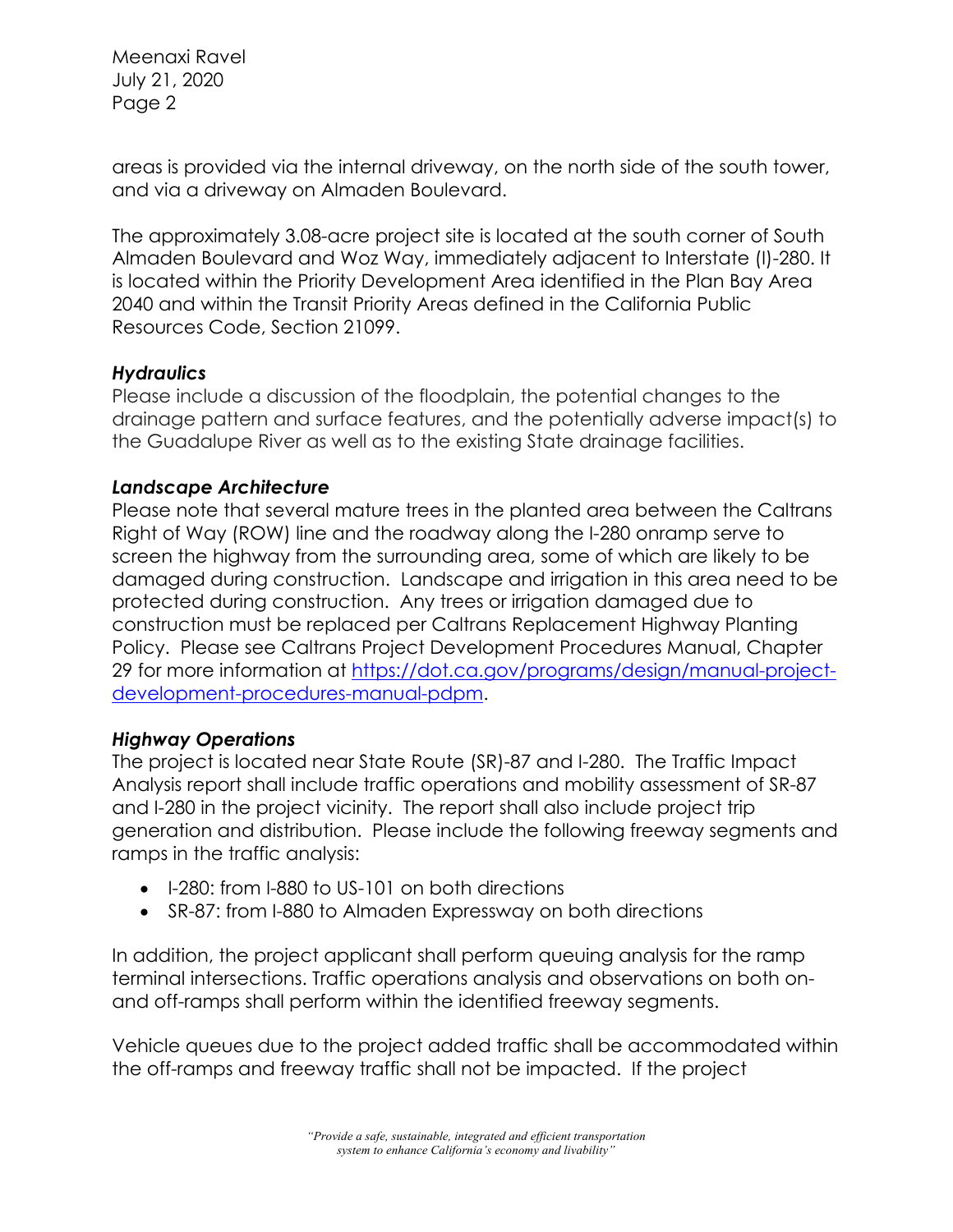generated traffic impacts ramp operations, impacts shall be mitigated or allocate a fair share fee for the mitigation. The project applicant shall coordinate with the City of San Jose and Caltrans for the proposed mitigation measures if there are any impacts due to the project.

# *Travel Demand Analysis*

Please submit a travel demand analysis that provides a Vehicle Miles Travel (VMT) analysis resulting from the proposed project. With the enactment of Senate Bill (SB) 743, Caltrans is focusing on transportation infrastructure that supports smart growth and efficient development to ensure alignment with State policies using efficient development patterns, innovative travel demand reduction strategies, multimodal improvements, and VMT as the primary transportation impact metric. The travel demand analysis should include:

- A vicinity map, regional location map, and site plan clearly showing project access in relation to the State Transportation Network (STN). Ingress and egress for all project components should be clearly identified. Clearly identify the State ROW. Project driveways, local roads and intersections, car/bike parking, and transit facilities should be mapped.
- A VMT analysis pursuant to the City's guidelines. Projects that result in automobile VMT per capita above the threshold of significance for existing (i.e. baseline) city-wide or regional values for similar land use types may indicate a significant impact. If necessary, mitigation for increasing VMT should be identified. Mitigation should support the use of transit and active transportation modes. Potential mitigation measures that include the requirements of other agencies such as Caltrans are fully enforceable through permit conditions, agreements, or other legally-binding instruments under the control of the City.
- A schematic illustration of walking, biking and auto conditions at the project site and study area roadways. Potential safety issues for all road users should be identified and fully mitigated.
- The project's primary and secondary effects on pedestrians, bicycles, travelers with disabilities and transit performance should be evaluated, including countermeasures and trade-offs resulting from mitigating VMT increases. Access to pedestrians, bicycle, and transit facilities must be maintained.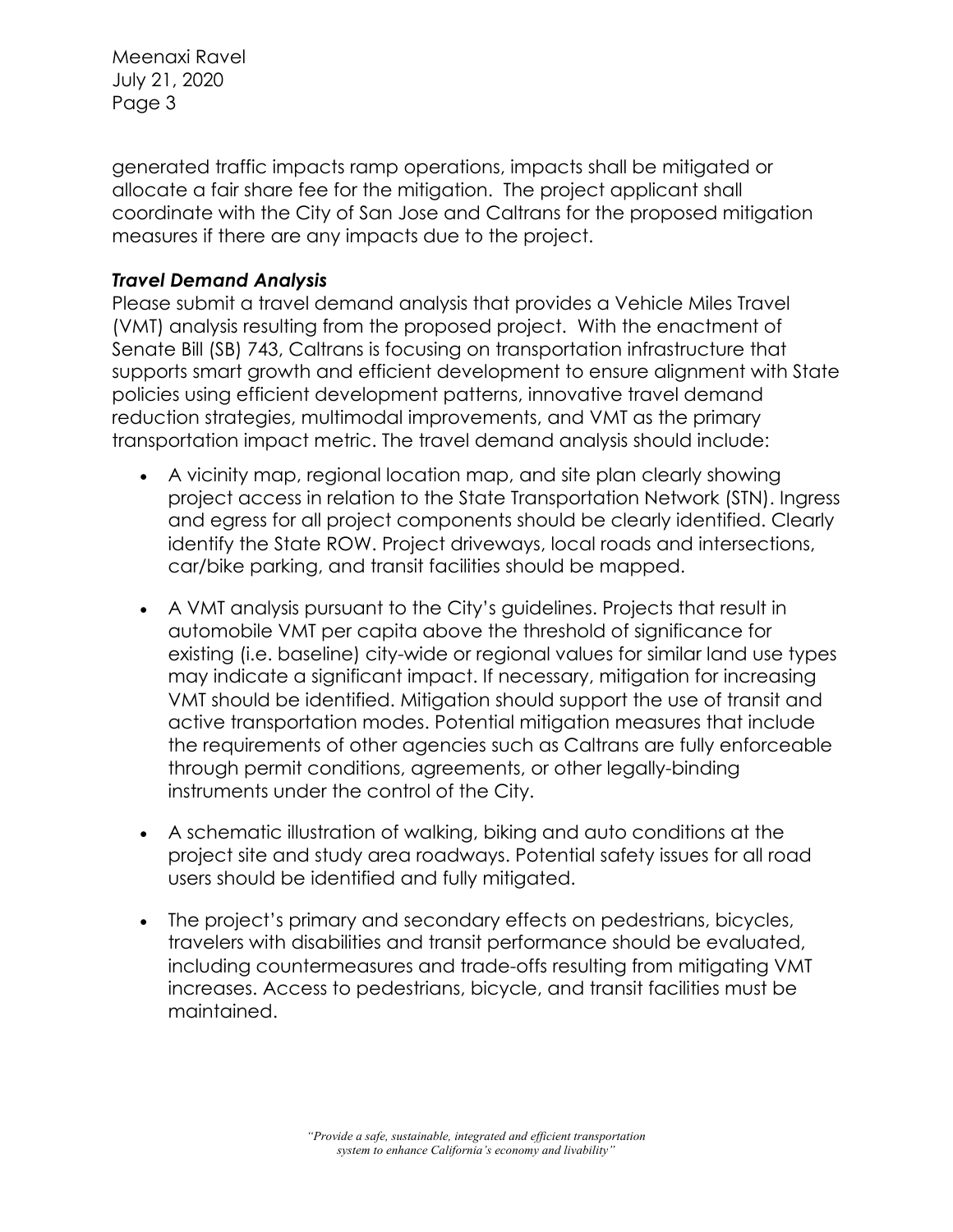> • Clarification of the intensity of events/receptions to be held at the location and how the associated travel demand and VMT will be mitigated.

### *Lead Agency*

As the Lead Agency, the City of San Jose is responsible for all project mitigation, including any needed improvements to the STN. The project's fair share contribution, financing, scheduling, implementation responsibilities and lead agency monitoring should be fully discussed for all proposed mitigation measures.

### *Encroachment Permit*

Please be advised that any permanent work or temporary traffic control that encroaches onto the ROW requires a Caltrans-issued encroachment permit. If any Caltrans facilities are impacted by the project, those facilities, including the sidewalk and curb, must meet American Disabilities Act (ADA) Standards as well as other Caltrans Standard Plan after project completion. As part of the encroachment permit submittal process, you may be asked by the Office of Encroachment Permits to submit a completed encroachment permit application, six (6) sets of plans clearly delineating the State ROW, six (6) copies of signed, dated and stamped (include stamp expiration date) traffic control plans, this comment letter, your response to the comment letter, and where applicable, the following items: new or amended Maintenance Agreement (MA), approved Design Standard Decision Document (DSDD), approved encroachment exception request, and/or airspace lease agreement. To download the permit application and to obtain more information on all required documentation, visit https://dot.ca.gov/programs/trafficoperations/ep/applications.